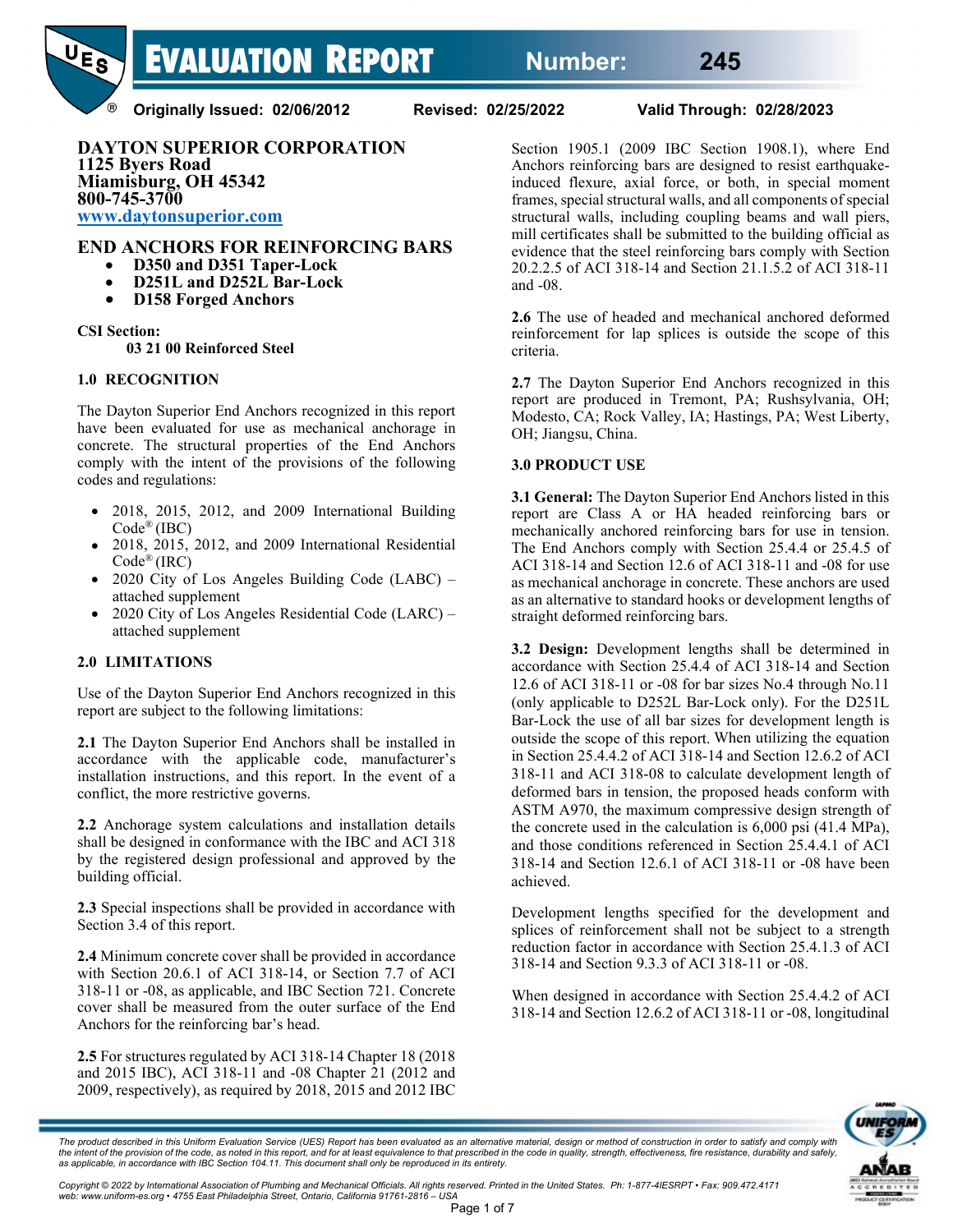

**Originally Issued: 02/06/2012 Revised: 02/25/2022 Valid Through: 02/28/2023**

headed deformed bars extending from a beam or a slab terminating at a support member, such as a column shall extend through the joint to the far face of the confined supporting member per Figure R25.4.4.2b of ACI 318-14 Commentary and Figure R12.6 (b) of the ACI 318-11 or -08 Commentary.

**3.2.1 Design of Anchorage to Concrete (Taper-Lock and Bar-Lock End Anchors):** For compliance with Section 1901.3 of the 2018 and 2015 IBC, Section 1909 of the 2012 and 2009 IBC, ACI 318-14 Chapter 17, and ACI 318-11 or - 08 Appendix D as anchorage, additional data shall be prepared by a registered design professional and approved by the building official to justify how the headed bars are substantiated in accordance with Section 17.1.3 of ACI 318- 14 and Section D.2.3 of ACI 318-11 or comply with ANSI/ASME B1.1, B18.2.1, and B18.2.6.

**3.3 Installation:** The Dayton Superior End Anchors shall be installed in accordance with the IBC, ACI 318, this evaluation report, and the manufacturer's installation instructions. In the event of a conflict, the more restrictive governs.

**3.3.1 Taper-Lock Installation:** The Dayton Superior Taper-Lock Seismic End Anchors and Standard End Anchors are to be attached to steel reinforcing bars by threading the internal tapered threads of the anchor onto the externally cut threads on the steel reinforcing bar. The tapered thread bar ends shall be prepared by a Dayton Superior Corporation approved fabricator.

**3.3.2 Bar-Lock Installation:** The approximate torque values described in [Table 2](#page-4-0) of this report are for reference only. All bolts must be tightened until the lock-shear bolt heads are sheared off, regardless of torque applied.

The D252L may be installed tube first with the disc at the end of the reinforcing bar to provide a net bearing area of greater than four times the bar tube cross-sectional area, or disc first with the tube end at the end of the reinforcing bar to provide a Class HA end anchor with greater than nine times the reinforcing bar diameter. Details are provided in [Figure 2](#page-4-1) of this report.

**3.3.3 D158 Forged Anchors Installation:** The D158 Forged End Anchors head is fixed and requires no field assembly.

Splices of reinforcement to headed deformed reinforcing bars in tension shall comply with Section 25.5 of ACI 318-14 and Sections 12.14 and 12.15 of ACI 318-11 and -08.

Other treatments or connections to the opposite end of the D158 Forged End Anchors are outside the scope of this report. The treatments and connections shall be in accordance with the applicable code requirements, referenced in an evaluation report issued by an approved and accredited evaluation agency or as other use specified by the registered design professional and approved by the building official.

**3.4 Special Inspection:** Special inspection of the headed bars shall be provided at the job site as required by Sections 1704.4 and 1705.3 of the 2018, 2015, and 2012 IBC (Section 1704.4 and 1709.1 of the 2009 IBC), as applicable. The special inspector is responsible for verifying the identity of the headed deformed reinforcing bars, grade, and size of reinforcing bars, installation of reinforcing bar splices to the headed deformed reinforcing bars, as well as placement of the headed bars.

#### **4.0 PRODUCT DESCRIPTION**

**4.1 D350 and D351 Taper-Lock:** The Dayton Superior Taper-Lock End Anchors are Class HA end anchors complying with ASTM A970 and have two types: the D350 Seismic End Anchor and the D351 Standard End Anchor. The Dayton Superior Taper-Lock End Anchors are steel discs featuring a proprietary tapered female threaded hole through the middle of the steel disc used to mechanically anchor steel reinforcing bar sizes No. 4 (12 mm) through No. 11 (35mm), No. 14 (43 mm) and No. 18 (57 mm) into concrete by threading onto the bar. The anchor may be finished as plain, galvanized, or epoxy-coated. Dimensions and illustrations are shown in [Table 1](#page-3-0) and [Figure 1](#page-3-1) of this report.

The D350 Seismic End Anchor has a net bearing area that exceeds nine times the nominal cross-sectional area of the reinforcing bar. The D351 Standard End Anchor has a net bearing area that exceeds four times the nominal crosssectional area of the reinforcing bar.

**4.1.1 End Anchor Material Information:** The Dayton Superior Taper-Lock Seismic End Anchors and Standard End Anchors are manufactured to the material specifications listed in the approved quality manual.

**4.1.2 Steel Reinforcing Bars:** Steel reinforcing bars shall comply with ASTM A615 Grades 60, 75, or 80, or ASTM A706 Grades 60 or 80. The reinforcing bars may be epoxyand zinc-coated conforming to ASTM A775 and A934 and ASTM A767, respectively. The epoxy coating shall be applied to the reinforcing prior to the threading of the ends. The reinforcing bars shall have threaded ends conforming to the manufacturer's specification for fitting into the couplers.

**4.2 D251L and D252L Bar-Lock:** Bar-Lock L-series End Anchors consist of lock-shear bolts threaded into the side of seamless, hot-rolled steel tubing. The end anchors have two serrated steel strips, the same length as the end anchor, inside the tubing. The lock-shear bolts have conical ends that are driven into the reinforcing bars when the bolts are tightened. The heads of the lock-shear bolts are designed to shear off when installed to the approximate installation torque specified in [Table 2](#page-4-0) of this report. A disk is welded to one end of the tubing to provide a bearing face. The D251L is a Class A end anchor with a net bearing area that exceeds four times the reinforcing bar area. The D251L Bar-Lock shall comply with Section 3.2.1 of this report for all bar sizes. The D252L is a Class HA end with a net bearing area of four or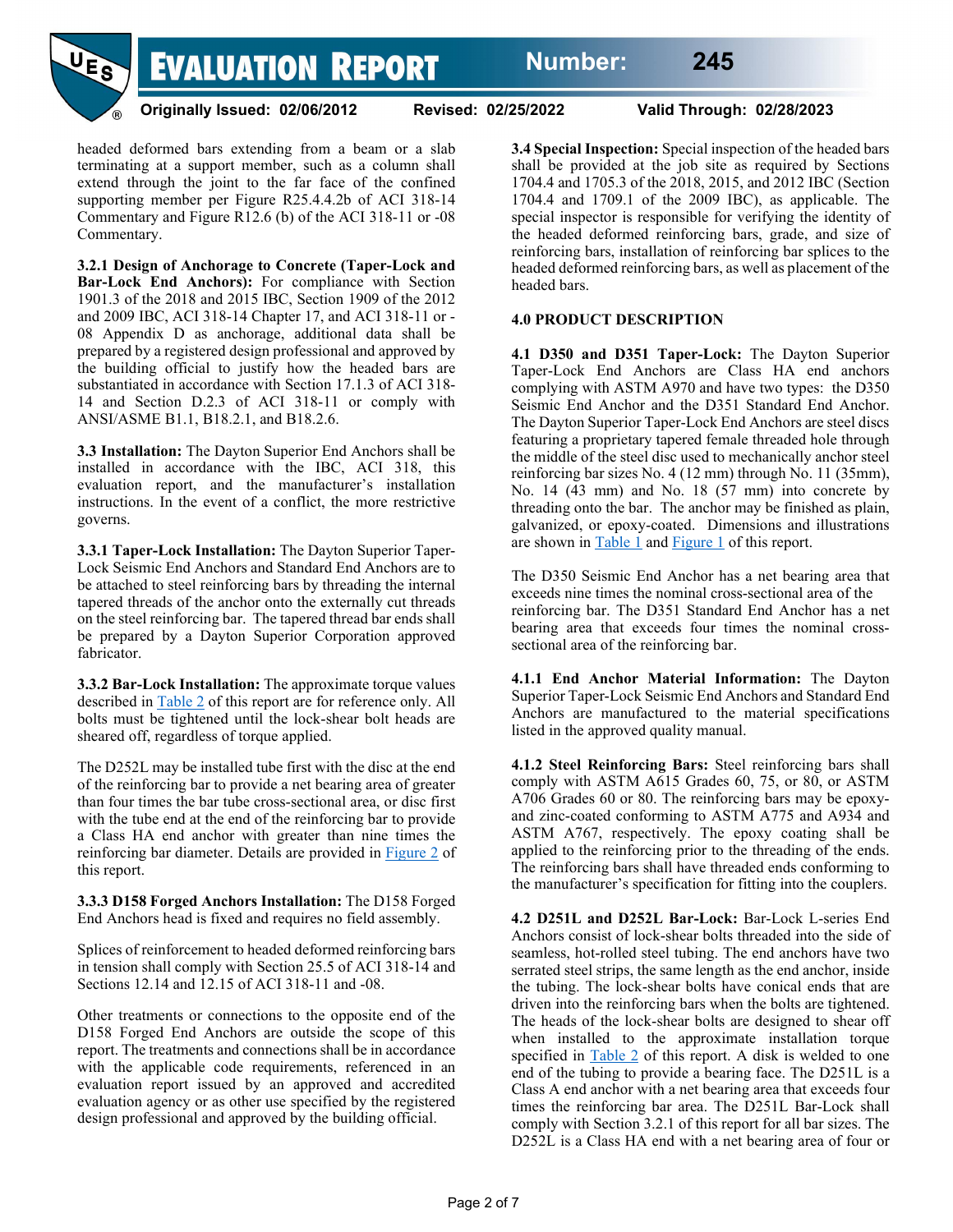

#### **Originally Issued: 02/06/2012 Revised: 02/25/2022 Valid Through: 02/28/2023**

nine times the reinforcing bar area. The Bar-Lock D251L and D252L End Anchors are designed to be used with bar sizes No. 4 (12 mm) through No. 11 (35 mm) and No. 14 (43 mm). Dimensions and illustrations are shown in [Figure 2](#page-4-1) and [Table](#page-4-0)  [2](#page-4-0) of this report.

**4.2.1 End Anchor Material Information:** The Dayton Superior Bar-Lock End Anchors and are manufactured to the material specifications listed in the approved quality manual.

**4.2.2 Steel Reinforcing Bars:** Steel reinforcing bars shall be uncoated, deformed reinforcing bars complying with ASTM A615 or ASTM A706 Grade 60 specifications.

**4.3 D158 Forged Anchors:** The D158 Forged End Anchors are Class HA headed deformed bars complying with the requirements of ASTM A970. D158 Forged End Anchors are integrally factory-forged where the heads are produced by deforming the bar end(s) in a hot forging process. The headed reinforcing steel bars are available in No.4 (13 mm) through No. 11 (35 mm) sizes. The D158 Forged Anchor is available with a net head bearing area that exceeds four times or nine times the nominal cross-sectional area of the reinforcing bar. Dimensions and illustrations are shown in [Table 3](#page-5-0) and [Figure 3](#page-5-1) of this report.

**4.3.1 Material Information:** The D158 Forged End Anchors are manufactured from Grade 60 steel conforming to either ASTM A615 or ASTM A706.

**4.3.2 Steel Reinforcing Bars**: Steel reinforcing bars shall be Grade 60 deformed reinforcing bars complying with ASTM A615 or ASTM A706.

**4.3.3 Coatings**: Finished forged end anchors may be coated with epoxy and/or zinc (hot-dip galvanized), except for the threads. Such coatings shall comply with and be applied in accordance with ACI 318-14 Section 20.6.2.1 (ACI 318-11 or -08 Section 3.5.3.8). The zinc hot-dip galvanized coating has a matte gray finish. Coatings such as zinc electroplating conforming to the requirements of ASTM B633 have a bright silver or silver-gold finish and may be applied to finished forged end anchors, including threads. Coatings not complying with ACI 318-14 Section 20.6.2.21 (ACI 318-11 or -08 Section 3.5.3.8), are allowed but not considered corrosion resistant.

#### **5.0 IDENTIFICATION**

The Dayton Superior End Anchors listed in this report are packaged with a label bearing the manufacture's name (Dayton Superior Corporation), address, model, size, the IAPMO Uniform ES Mark of Conformity, and the Uniform Evaluation Report Number (ER-245). The Dayton Superior End Anchors listed in this report shall include the unique heat code identification, and the letter "H" to indicate that the product has been produced to the ASTM A970 Annex A1 specification (except for D251L). Products prepared by officially licensed fabricators may have additional unique identifiers that correspond to the fabricator. Either Mark of Conformity may be used as shown below:



**5.1 D350 and D351 Taper-Lock:** Dayton Superior D350 Taper-Lock Seismic End Anchors are stamped on the outside barrel with "DSC TLE XX YYYY H" or "DSC TLE XX YYYY H MADE IN USA" and D351 Standard End Anchors are stamped on the outside barrel with "DSC TLEM XX YYYY H" or "DSC TLEM XX YYYY H MADE IN USA" where XX means the bar size and YYYY means the batch reference.

**5.2 D251L and D252L Bar-Lock:** Dayton Superior D251L are stamped on the tube of the anchor with "DSC XX YYYY" and D252L Bar-Lock End Anchors are stamped on the end of the anchor with "DSC XX YYYY H" where XX means the bar size and YYYY means the batch reference.

**5.3 D158 Forged Anchors:** Dayton Superior D158 Forged End Anchors are stamped on the outside barrel with "DSC D158 XX YYYY H" where XX means the bar size and YYYY means the batch reference.

#### **6.0 SUBSTANTIATING DATA**

**6.1** Data in accordance with IAPMO UES Evaluation Criteria for Headed and Mechanically Anchored Deformed Reinforcement Bars in Tension (EC 006-2018), approved June 2018.

**6.2** Test reports are from laboratories in compliance with ISO/IEC 17025.

#### **7.0 STATEMENT OF RECOGNITION**

This evaluation report describes the results of research completed by IAPMO Uniform Evaluation Service on Dayton Superior Corporation End Anchors for Reinforcing Bars to assess conformance to the codes shown in Section 1.0 of this report and serves as documentation of the product certification. The Dayton Superior End Anchors are produced at the locations noted in Section 2.7 of this report under a quality control program with periodic inspections under the supervision of IAPMO UES.

**For additional information about this evaluation report please visit [www.uniform-es.org](http://www.uniform-es.org/) or email us a[t info@uniform-es.org](mailto:info@uniform-es.org)**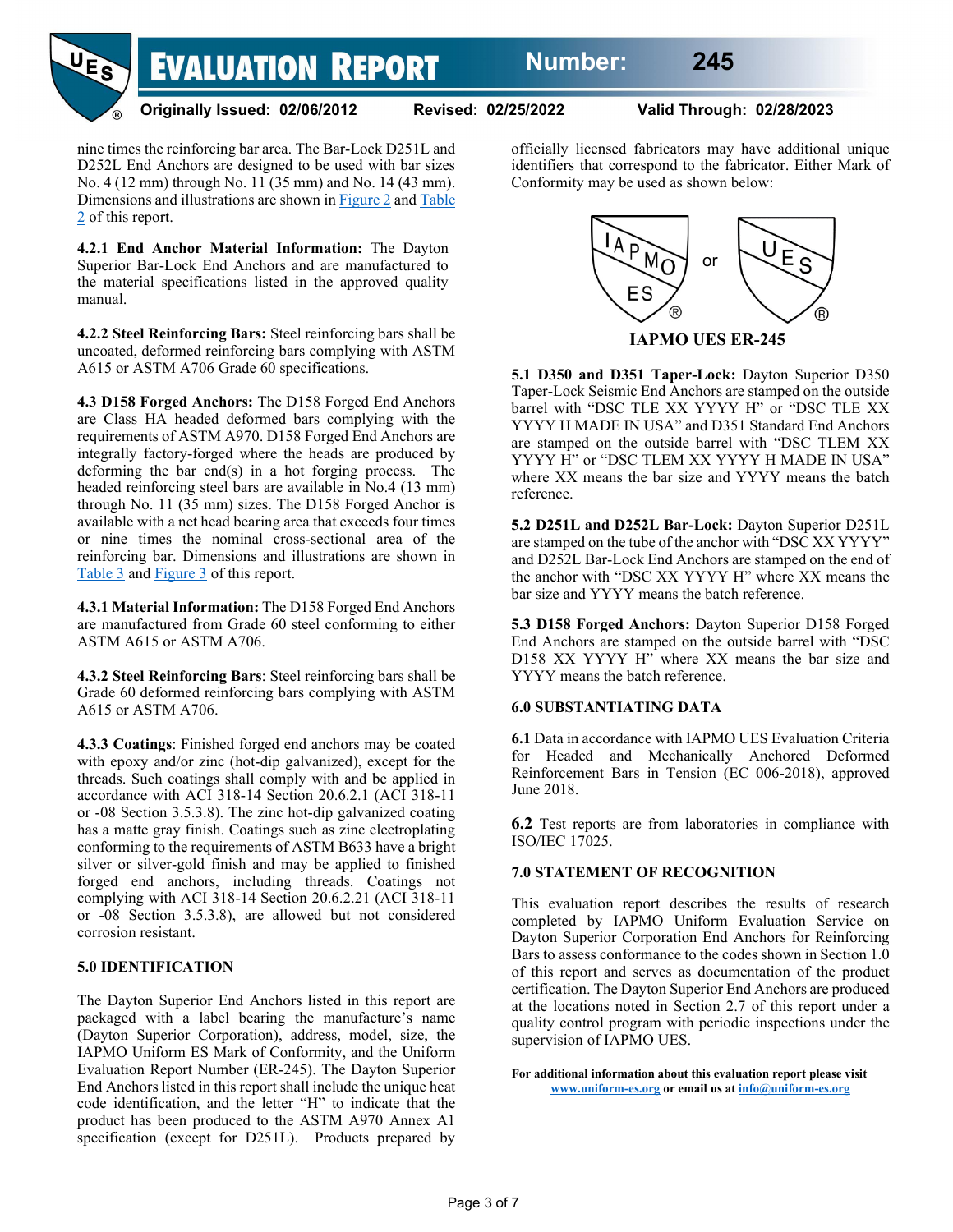



**Originally Issued: 02/06/2012 Revised: 02/25/2022 Valid Through: 02/28/2023**

<span id="page-3-0"></span>

| Table 1 - Taper-Lock End Anchors                                                         |                                                            |                               |                                       |                                                            |                                        |                                                            |  |  |  |
|------------------------------------------------------------------------------------------|------------------------------------------------------------|-------------------------------|---------------------------------------|------------------------------------------------------------|----------------------------------------|------------------------------------------------------------|--|--|--|
| Reinforcing Bar <sup>2</sup><br>ASTM A615 Grade 60, 75 or 80<br>ASTM A706 Grade 60 or 80 |                                                            | <b>Taper-Lock End Anchors</b> |                                       |                                                            |                                        |                                                            |  |  |  |
| <b>Size</b>                                                                              | <b>Cross-Sectional</b><br>Area<br>$A_b$ (in <sup>2</sup> ) | <b>Head Thickness</b><br>(in) | D350 Taper-Lock Seismic End<br>Anchor |                                                            | D351 Taper-Lock Standard End<br>Anchor |                                                            |  |  |  |
|                                                                                          |                                                            |                               | <b>Head Diameter</b><br>(in)          | <b>Net Bearing</b><br>Area<br>$A_{brg}$ (in <sup>2</sup> ) | <b>Head Diameter</b><br>(in)           | <b>Net Bearing</b><br>Area<br>$A_{brg}$ (in <sup>2</sup> ) |  |  |  |
| No. 4 (13mm)                                                                             | 0.20                                                       | 1.024                         | 1.75                                  | 2.21 ( $>9A_b$ )                                           | 1.188                                  | $0.91$ ( $>4A_b$ )                                         |  |  |  |
| No. 5 (16mm)                                                                             | 0.31                                                       | 1.22                          | 2.00                                  | 2.83 ( $>9A_b$ )                                           | 1.438                                  | 1.31 ( $>4A_b$ )                                           |  |  |  |
| No. 6 (19mm)                                                                             | 0.44                                                       | 1.28                          | 2.375                                 | 3.99 ( $>9A_b$ )                                           | 1.75                                   | 1.97 ( $>4A_b$ )                                           |  |  |  |
| No. 7 (22mm)                                                                             | 0.60                                                       | 1.398                         | 2.875                                 | 6.49 ( $>9A_b$ )                                           | 2.00                                   | 2.54 ( $>4A_b$ )                                           |  |  |  |
| No. 8 (25mm)                                                                             | 0.79                                                       | 1.614                         | 3.25                                  | 8.30 ( $>9A_b$ )                                           | 2.50                                   | 4.12 $( >4A_b)$                                            |  |  |  |
| No. 9 (29mm)                                                                             | 1.00                                                       | 1.811                         | 3.625                                 | 10.32 ( $>9A_b$ )                                          | 2.75                                   | 4.94 $( >4A_b)$                                            |  |  |  |
| No. 10 (32mm)                                                                            | 1.27                                                       | 2.047                         | 4.125                                 | 13.36 ( $>9A_b$ )                                          | 2.875                                  | 5.22 ( $>4A_b$ )                                           |  |  |  |
| No. 11 (36mm)                                                                            | 1.56                                                       | 2.264                         | 4.50                                  | 15.90 ( $>9A_b$ )                                          | 3.25                                   | 6.74 ( $>4A_b$ )                                           |  |  |  |
| No. 14 (43mm) $1, 2$                                                                     | 2.25                                                       | 2.717                         | 21.51 ( $>9A_b$ )<br>5.50<br>4.00     |                                                            |                                        | 10.32 ( $>4A_b$ )                                          |  |  |  |
| No. 18 (57mm) <sup>1, 2</sup>                                                            | 4.00                                                       | 3.622                         | 7.50                                  | 40.18 ( $>9A_b$ )                                          | 5.15                                   | 16.83 ( $>4A_b$ )                                          |  |  |  |

For SI: 1 Inch = 25.4 mm

<sup>1</sup> For compliance with the IBC, ACI 318-14 Chapter 17, and ACI 318-11 and -08 Appendix D as anchorage, additional data needs to be prepared by the registered design professional and approved by the building official to justify how the headed bars are substantiated per Section 17.1.3 of ACI 318-14 and Section D.2.3 of ACI

318-11 or comply with ANSI/ASME B1.1, B18.2.1 and B18.2.6.<br><sup>2</sup> In accordance with Section 25.4.4 of ACI 318-14 and Section 12.6 of ACI 318-11 or -08 the use of No.14 and No.18 bars for development length is outside the scope of this report.

<span id="page-3-1"></span>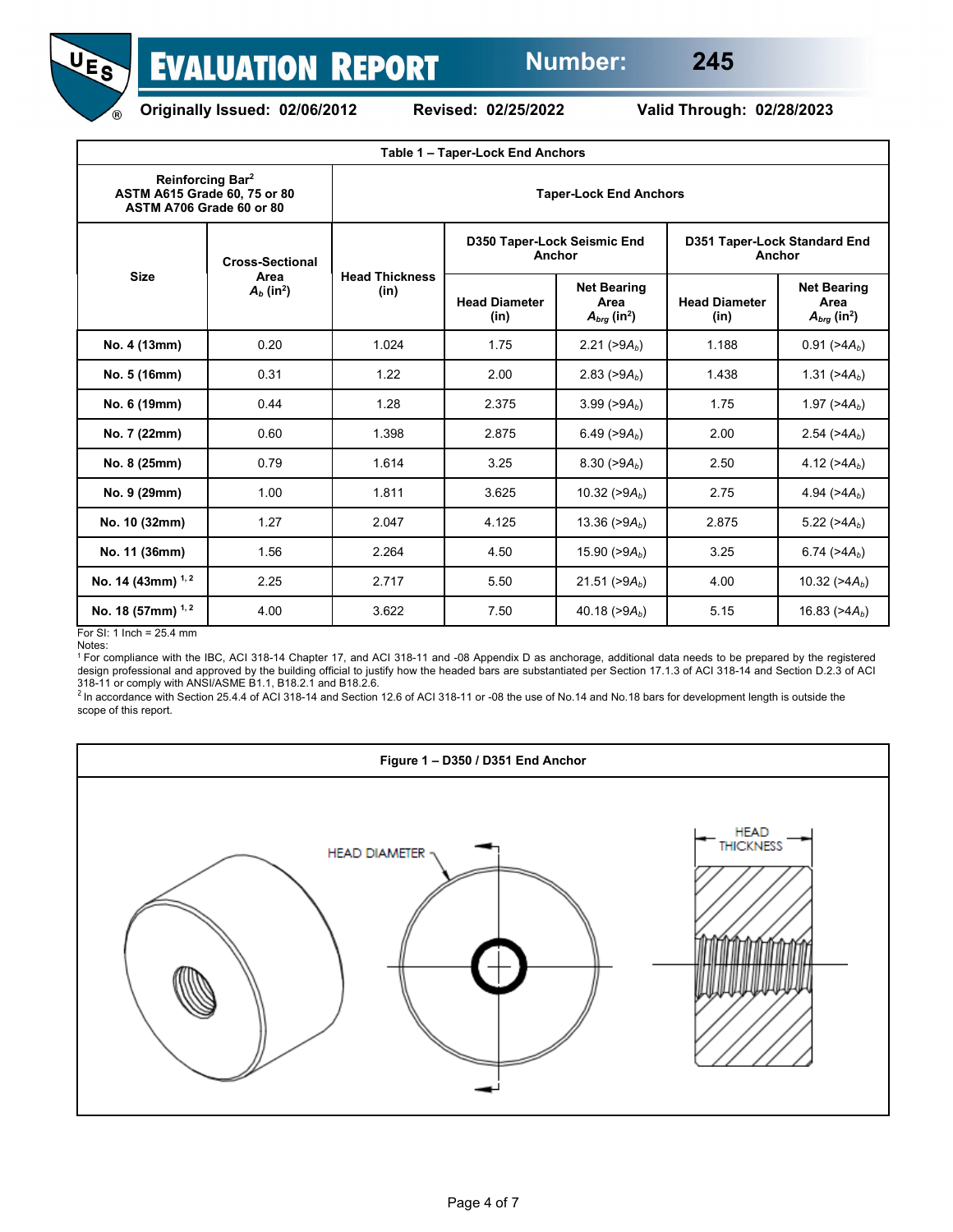



<span id="page-4-0"></span>

**Originally Issued: 02/06/2012 Revised: 02/25/2022 Valid Through: 02/28/2023**

| Table 2 - Bar-Lock End Anchors |                                                                      |                    |                                                |                       |                             |                                               |              |                                                                           |                 |              |                                                |                                                                                 |                 |
|--------------------------------|----------------------------------------------------------------------|--------------------|------------------------------------------------|-----------------------|-----------------------------|-----------------------------------------------|--------------|---------------------------------------------------------------------------|-----------------|--------------|------------------------------------------------|---------------------------------------------------------------------------------|-----------------|
|                                | <b>Reinforcing Bar</b><br><b>ASTM A615 or A706</b><br>Grade 60       |                    |                                                |                       | <b>Bar-Lock End Anchors</b> |                                               |              |                                                                           |                 |              |                                                |                                                                                 |                 |
| <b>Size</b>                    | <b>Cross</b><br><b>Sectional</b><br>Area<br>$A_b$ (in <sup>2</sup> ) | Tube<br>OD<br>(in) | Tube<br>OD<br>Area<br>$A_t$ (in <sup>2</sup> ) | Min<br>Length<br>(in) | # of<br><b>Bolts</b>        | Approx.<br><b>Bolt</b><br>Torque<br>$(in-lb)$ | Head<br>Dia. | D251L - Class $A^{3,4}$<br>Net<br><b>Bearing</b><br>Area A <sub>bra</sub> | Plate<br>Thick. | Head<br>Dia. | Net<br><b>Bearing</b><br>Area A <sub>brg</sub> | D252L - Class HA <sup>2</sup><br>Net<br><b>Bearing</b><br>Area A <sub>bra</sub> | Plate<br>Thick. |
|                                |                                                                      |                    |                                                |                       |                             |                                               | (in)         | (in <sup>2</sup> )                                                        | (in)            | (in)         | (in <sup>2</sup> )                             | (in <sup>2</sup> )                                                              | (in)            |
| No. 4<br>(13mm)                | 0.20                                                                 | 1.3                | 1.36                                           | 3.55                  | 3                           | 41                                            | 1.75         | $>4A_b$                                                                   | 0.438           | 3.00         | $>4A_t$                                        | $>9A_b$                                                                         | 0.563           |
| No. 5<br>(16mm)                | 0.31                                                                 | 1.7                | 2.17                                           | 3.99                  | 3                           | 80                                            | 2.00         | $>4A_b$                                                                   | 0.50            | 3.75         | $>4A_t$                                        | $>9A_b$                                                                         | 0.688           |
| No. 6<br>(19mm)                | 0.44                                                                 | 1.9                | 2.84                                           | 4.88                  | $\overline{4}$              | 80                                            | 2.38         | $>4A_h$                                                                   | 0.563           | 4.25         | $>4A_t$                                        | >9A <sub>b</sub>                                                                | 0.813           |
| <b>No. 7</b><br>(22mm)         | 0.60                                                                 | 1.9                | 2.84                                           | 5.80                  | 5                           | 80                                            | 2.88         | $>4A_b$                                                                   | 0.625           | 4.25         | $>4A_t$                                        | $>9A_h$                                                                         | 1.000           |
| No. 8<br>(25mm)                | 0.79                                                                 | 2.2                | 3.96                                           | 7.31                  | 5                           | 177                                           | 3.25         | $>4A_b$                                                                   | 0.625           | 5.50         | $>4A_t$                                        | $>9A_b$                                                                         | 1.063           |
| No. 9<br>(29mm)                | 1.00                                                                 | 2.9                | 6.60                                           | 7.11                  | 5                           | 350                                           | 3.63         | $>4A_b$                                                                   | 0.688           | 6.50         | $>4A_t$                                        | $>9A_h$                                                                         | 1.188           |
| No. 10<br>(32mm)               | 1.27                                                                 | 2.9                | 6.60                                           | 8.43                  | 5                           | 416                                           | 4.25         | $>4A_h$                                                                   | 0.75            | 6.50         | $>4A_t$                                        | $>9A_h$                                                                         | 1.375           |
| No. 11<br>(36mm)               | 1.56                                                                 | 3.1                | 7.64                                           | 9.75                  | 6                           | 416                                           | 4.50         | $>4A_b$                                                                   | 0.81            | 7.00         | $>4A_t$                                        | $>9A_b$                                                                         | 1.500           |
| No. 14<br>$(43mm)^{1,3}$       | 2.25                                                                 | 3.5                | 9.62                                           | 11.41                 | $\overline{7}$              | 416                                           | 6.38         | $>4A_h$                                                                   | 1.25            | 8.00         | $>4A_t$                                        | $>9A_h$                                                                         | 1.813           |

For SI: 1 Inch = 25.4 mm; 1in-lb = 1.356 Nm

Notes:

<sup>1</sup> In accordance with Section 25.4.4 of ACI 318-14 and Section 12.6 of ACI 318-11 or -08 the use of No.14 bars for development length is outside the scope of this report.

<sup>2</sup> D252L End Anchors provide net bearing area *Abrg* of 4 times *At* or 9 times *Ab* as a Class HA headed anchor depending on installation method. Section 3.3.2 of this report provides more details.

<sup>3</sup> For compliance with the IBC, ACI 318-14 Chapter 17, and ACI 318-11 and -08 Appendix D as anchorage, additional data needs to be prepared by the registered design professional and approved by the building official to justify how the headed bars are substantiated per Section 17.1.3 of ACI 318-14 and Section D.2.3 of ACI 318-11 or comply with ANSI/ASME B1.1, B18.2.1 and B18.2.6.

<sup>4</sup> In accordance with Section 25.4.4 of ACI 318-14 and Section 12.6 of ACI 318-11 or -08 the use of all bar sizes for development length is outside the scope of this report.

#### **Figure 2 – Bar-Lock End Anchor**

<span id="page-4-1"></span>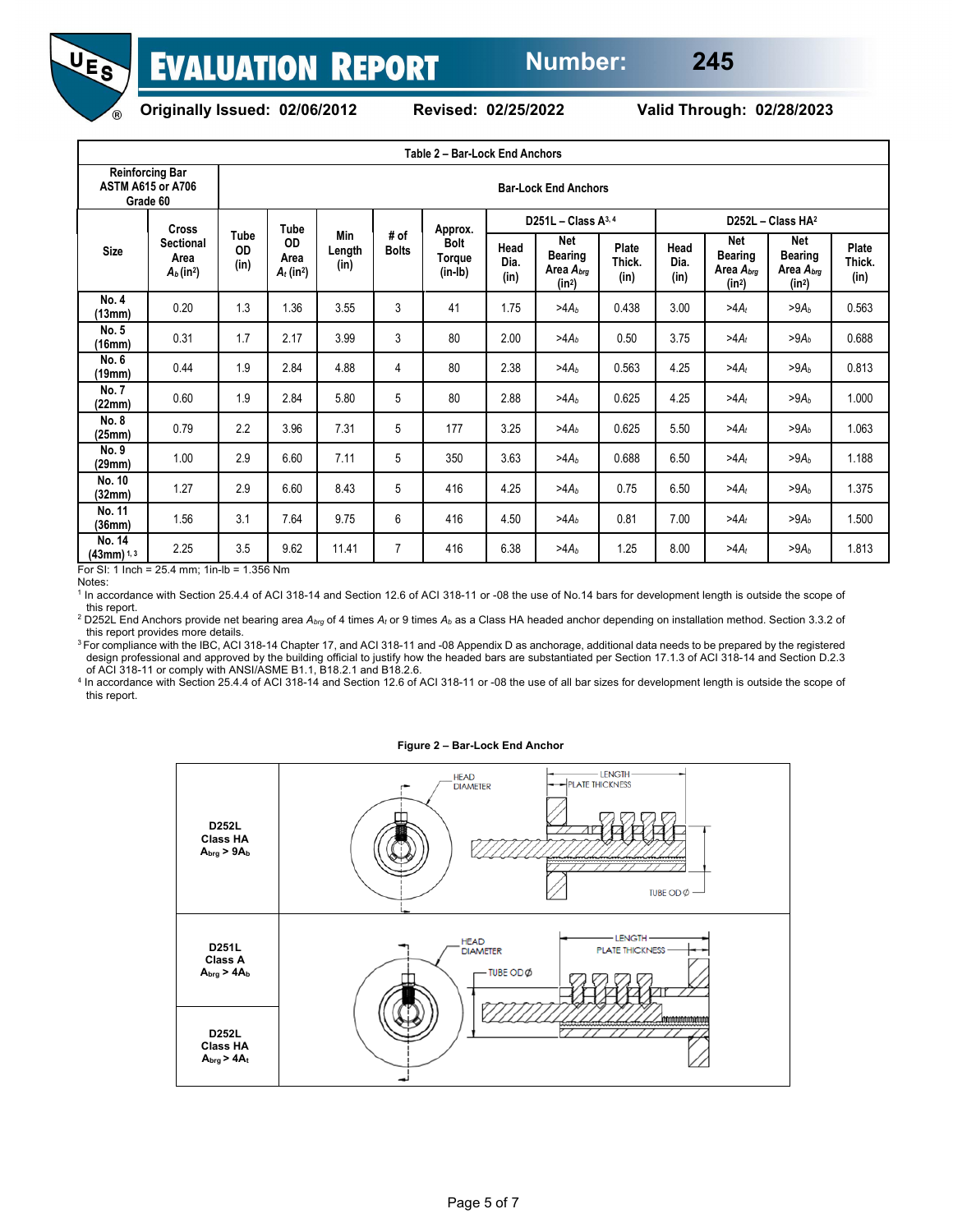



<span id="page-5-0"></span>

**Originally Issued: 02/06/2012 Revised: 02/25/2022 Valid Through: 02/28/2023**

| Table 3 - D158 Forged End Anchors                               |                                  |                          |                                                |                                                                                      |                                         |                                                            |  |  |  |
|-----------------------------------------------------------------|----------------------------------|--------------------------|------------------------------------------------|--------------------------------------------------------------------------------------|-----------------------------------------|------------------------------------------------------------|--|--|--|
| <b>Reinforcing Bars</b><br><b>ASTM A615 or A706</b><br>Grade 60 |                                  | D158 Forged End Anchor   |                                                |                                                                                      |                                         |                                                            |  |  |  |
|                                                                 | <b>Cross</b><br><b>Sectional</b> | DIM "A"<br>Head          |                                                | D <sub>158</sub><br>$A_{brg}$ > 9 $A_b$                                              | D <sub>158</sub><br>$A_{bra}$ > 4 $A_b$ |                                                            |  |  |  |
| <b>Size</b>                                                     | Area<br>$A_b$ (in <sup>2</sup> ) | <b>Thickness</b><br>(in) | <b>Minimum</b><br><b>Head Diameter</b><br>(in) | <b>Minimum</b><br><b>Net Bearing</b><br>Area<br>$A_{brq}$ (in <sup>2</sup> )<br>(in) | <b>Head Diameter</b>                    | <b>Net Bearing</b><br>Area<br>$A_{brq}$ (in <sup>2</sup> ) |  |  |  |
| No. 4 (13mm)                                                    | 0.20                             | 0.438                    | 1.596                                          | 1.80                                                                                 | 1.129                                   | 0.80                                                       |  |  |  |
| No. 5 (16mm)                                                    | 0.31                             | 0.500                    | 1.987                                          | 2.79                                                                                 | 1.405                                   | 1.24                                                       |  |  |  |
| No. 6 (19mm)                                                    | 0.44                             | 0.563                    | 2.367                                          | 3.96                                                                                 | 1.674                                   | 1.76                                                       |  |  |  |
| No. 7 (22mm)                                                    | 0.60                             | 0.625                    | 2.764                                          | 5.40                                                                                 | 1.955                                   | 2.40                                                       |  |  |  |
| No. 8 (25mm)                                                    | 0.79                             | 0.625                    | 3.172                                          | 7.11                                                                                 | 2.243                                   | 3.16                                                       |  |  |  |
| No. 9 (29mm)                                                    | 1.00                             | 0.688                    | 3.569                                          | 9.00                                                                                 | 2.524                                   | 4.00                                                       |  |  |  |
| No. 10 (32mm)                                                   | 1.27                             | 0.750                    | 4.022                                          | 11.43                                                                                | 2.844                                   | 5.08                                                       |  |  |  |
| No. 11 (36mm)                                                   | 1.56                             | 0.813                    | 4.457                                          | 14.04                                                                                | 3.152                                   | 6.24                                                       |  |  |  |

For SI: 1 Inch = 25.4 mm

<span id="page-5-1"></span>